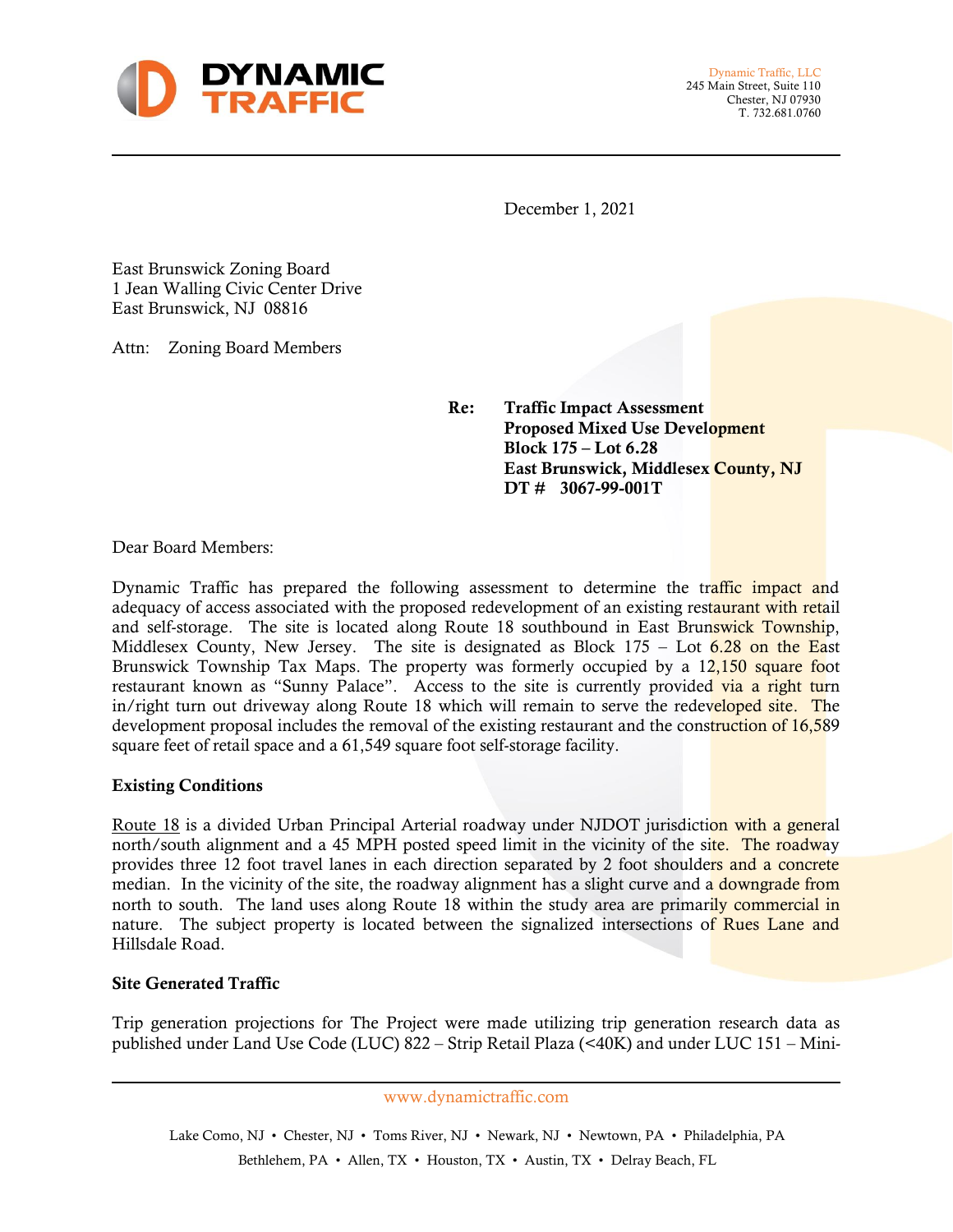Warehouse in the Institute of Transportation Engineers' (ITE) publication, *Trip Generation, Eleventh Edition.* This publication sets forth trip generation rates based on empirical traffic count data conducted at numerous research sites. Similarly, the trip generation potential of the existing restaurant was projected using LUC 932 – High-Turnover Sit-Down Restaurant. The following table shows the anticipated trip generation for The Project during the critical weekday morning, weekday evening and Saturday midday peak street hours (PSH) and compares the projected traffic volumes to those of the existing restaurant.

| Trip Generation Comparison         |               |       |              |               |       |              |                     |       |              |  |
|------------------------------------|---------------|-------|--------------|---------------|-------|--------------|---------------------|-------|--------------|--|
| <b>Use</b>                         | <b>AM PSH</b> |       |              | <b>PM PSH</b> |       |              | <b>Saturday PSH</b> |       |              |  |
|                                    | In            | Out   | <b>Total</b> | In            | Out   | <b>Total</b> | In                  | Out   | <b>Total</b> |  |
| Existing 12,150 SF<br>Restaurant   | 64            | 52    | 116          | 67            | 43    | 110          | 69                  | 67    | 136          |  |
| Proposed 16,589 SF<br>Retail       | 23            | 16    | 39           | 56            | 56    | 112          | 56                  | 53    | 109          |  |
| Proposed 61,549 SF<br>Self-Storage | 4             | 2     | 6            | 4             | 5     | 9            | 6                   | 4     | 10           |  |
| <b>Proposed Subtotal</b>           | 27            | 18    | 45           | 60            | 61    | 121          | 62                  | 57    | 119          |  |
| <b>Difference</b>                  | $-37$         | $-34$ | $-71$        | -7            | $+18$ | $+11$        | $-7$                | $-10$ | $-17$        |  |

|  | Table I                           |  |
|--|-----------------------------------|--|
|  | <b>Trip Generation Comparison</b> |  |

As can be seen above, the proposed site is projected to generate a maximum of 11 additional trips during the weekday evening peak hour and will have a lower traffic generation potential during the weekday morning and Saturday peak hours. It should be noted that the number of new trips falls below the industry accepted standard of a significant increase in traffic of 100 trips. Based on *Transportation Impact Analysis for Site Development*, published by the ITE "it is suggested that a transportation impact study be conducted whenever a proposed development will generate 100 or more added (new) trips during the adjacent roadways' peak hour or the development's peak hour." Additionally, NJDOT has determined that the same 100 vehicle threshold is considered a "significant increase in traffic," hence, it is not anticipated that the change in use have any perceptible impact on the traffic operation of the adjacent roadway network.

## Site Access, Parking and Circulation

As previously noted, access to the site will be provided via the existing driveway along Route 18. The site will be served by aisles of at least 24 feet in width for two-way movements which allows for full site circulation for the anticipated vehicle mix on site and meets generally accepted design standards. The self-storage parking and loading will be located at the rear of the building which will segregate this activity from retail customer parking in the front of the building.

It is proposed to provide a total of 111 parking spaces in support of The Project. The Ordinance sets forth a requirement of 1 parking space per 200 SF for retail uses and 1 parking space per 5,000 SF for the self-storage space. With 16,589 SF of retail, 61,549 SF of self-storage space this equates to a parking requirement of 95 parking spaces. Consequently, the Ordinance parking requirements are met and the proposed parking supply will be more than sufficient to support the anticipated demand of the project. The proposed parking stalls are 9'x18' which is consistent with accepted engineering design standards. Additionally, a  $30' \times 40'$  loading area is proposed at the rear of the building which will accommodate larger vehicles (ie. U-haul trucks, etc.) that may visit the self-storage facility.